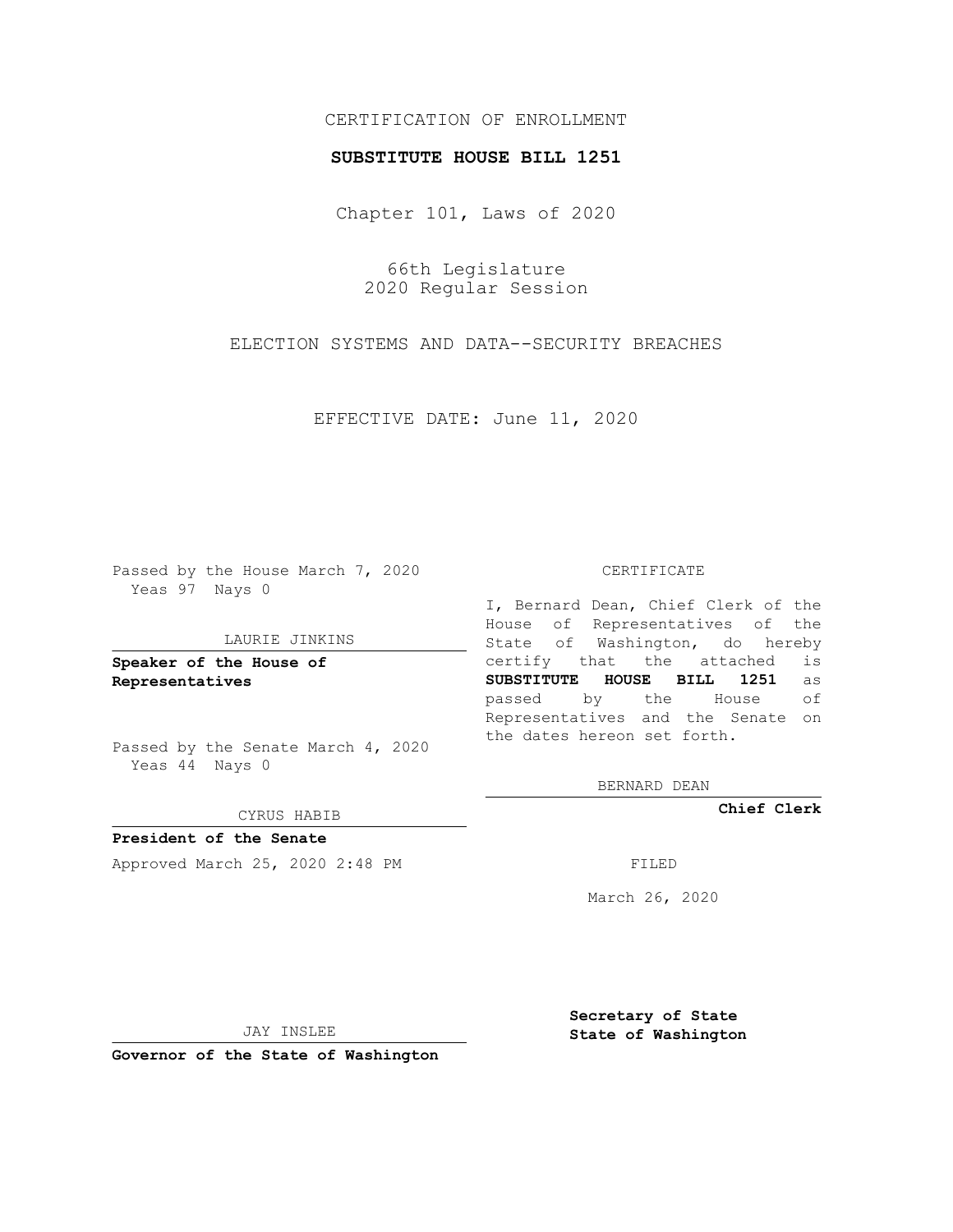## **SUBSTITUTE HOUSE BILL 1251**

AS AMENDED BY THE SENATE

Passed Legislature - 2020 Regular Session

# **State of Washington 66th Legislature 2019 Regular Session**

By House State Government & Tribal Relations (originally sponsored by Representatives Tarleton, Hudgins, and Wylie)

READ FIRST TIME 02/21/19.

 AN ACT Relating to security breaches of election systems or election data including by foreign entities; amending RCW 29A.12.070; adding a new section to chapter 29A.12 RCW; and creating a new section.4

BE IT ENACTED BY THE LEGISLATURE OF THE STATE OF WASHINGTON:

 NEW SECTION. **Sec. 1.** The legislature finds that public confidence in state elections systems and election data are of paramount consideration to the integrity of the voting process. The legislature also finds that recent events have revealed an intentional and persistent effort by foreign entities to influence election systems and other cyber networks. Therefore, the legislature intends to review the state's electoral systems and processes and take appropriate measures to identify whether foreign entities were responsible for the intrusions.

 NEW SECTION. **Sec. 2.** A new section is added to chapter 29A.12 16 RCW to read as follows:

 (1) The secretary of state must annually consult with the Washington state fusion center, state chief information officer, and each county auditor to identify instances of security breaches of 20 election systems or election data.